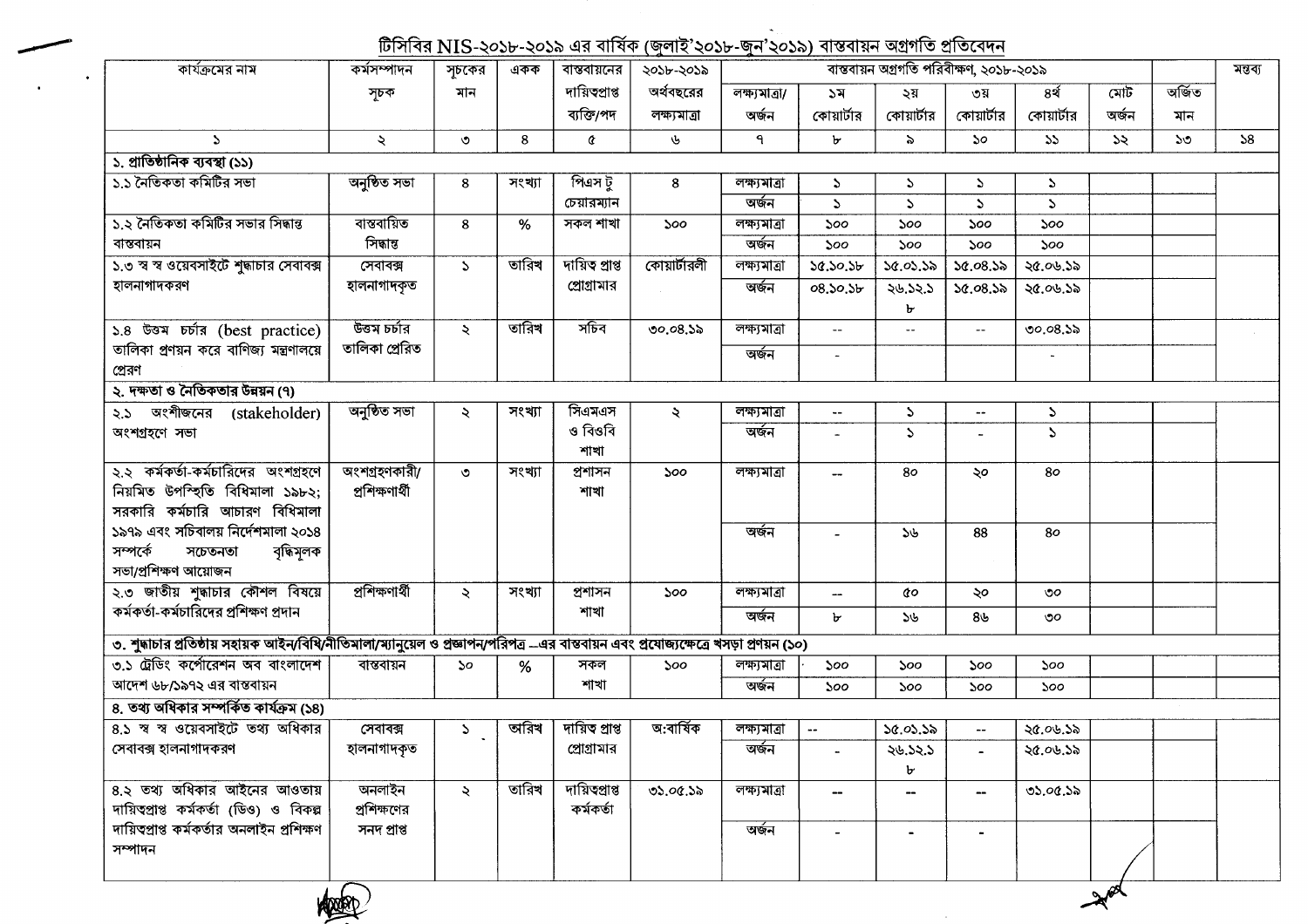|                                                                           |                            |               |               | বান্তবায়নের                     | ২০১৮-২০১৯       | $\mathbf{w}_{\mathrm{in},i}$ |                |                | বাস্তবায়ন অগ্রগতি পরিবীক্ষণ, ২০১৮-২০১৯ |                |       |        | মন্তব্য           |
|---------------------------------------------------------------------------|----------------------------|---------------|---------------|----------------------------------|-----------------|------------------------------|----------------|----------------|-----------------------------------------|----------------|-------|--------|-------------------|
| কার্যক্রমের নাম                                                           | কৰ্মসম্পাদন                | সূচকের        | একক           |                                  | অর্থবছরের       | লক্ষ্যমাত্ৰা/                | ১ম             | ২য়            | ৩য়                                     | ৪র্থ           | মোট   | অৰ্জিত |                   |
|                                                                           | সূচক                       | মান           |               | দায়িত্বপ্ৰাপ্ত                  | লক্ষ্যমাত্ৰা    | অৰ্জন                        | কোয়ার্টার     | কোয়ার্টার     | কোয়ার্টার                              | কোয়ার্টার     | অৰ্জন | মান    |                   |
|                                                                           |                            |               |               | ব্যক্তি/পদ                       |                 | ٩                            | Ъ              | $\delta$       | ১০                                      | 55             | 55    | ১৩     | 58                |
| $\Delta$                                                                  | ২                          | $\circ$       | 8             | ¢                                | ৬               | লক্ষ্যমাত্ৰা                 | --             | 05.52.         | --                                      | $\overline{a}$ |       |        |                   |
| ৪.৩ দুদকে স্থাপিত হটলাইন নম্বর ১০৬                                        | তথ্য বাতায়নে              | $\mathcal{L}$ | তারিখ         | দায়িত প্ৰাপ্ত                   | 03.52.56        |                              |                | ১৮             |                                         |                |       |        |                   |
| (টোল ফ্রি) স্ব স্ব তথ্য বাতায়নে                                          | সংযোজিত ও                  |               |               | প্রোগ্রামার /<br>দায়িত্বপ্ৰাপ্ত |                 | অৰ্জন                        | $\blacksquare$ | 50.52.56       |                                         |                |       |        |                   |
| কৰ্মকৰ্তা-<br>সংযুক্তকরণ এবং তা                                           | কৰ্মকৰ্তা-                 |               |               | কৰ্মকৰ্তা                        |                 |                              |                |                |                                         |                |       |        |                   |
| কর্মচারিদেরকে অবহিতকরণ                                                    | কৰ্মচারি অবহিত             |               | তারিখ         | দায়িত প্ৰাপ্ত                   | 50.50.56        | লক্ষ্যমাত্ৰা                 | 50.50.5b       | ১৫.০১.১৯       | 50.08.55                                | ২৫.০৬.১৯       |       |        |                   |
| 8.8 তথ্য বাতায়নে সংযোজিত সংশ্লিষ্ট                                       | তথ্য বাতায়ন               | $\ddot{\sim}$ |               | প্রোগ্রামার                      | 50.05.55,       | অৰ্জন                        | 08.50.5b       | ২৬.১২.১        | 50.08.55                                | ২৫.০৬.১৯       |       |        |                   |
| তথ্যসমূহ হালনাগাদকরণ                                                      | হালনাগাদকৃত                |               |               |                                  | 50.08.55,       |                              |                | А              |                                         |                |       |        |                   |
|                                                                           |                            |               |               |                                  | ২৫.০৬.১৯        |                              |                |                |                                         |                |       |        |                   |
|                                                                           | কৰ্মকৰ্তা-                 | ىل            | সংখ্যা        | দায়িতপ্ৰাপ্ত                    | 500             | লক্ষ্যমাত্ৰা                 | ২০             | ২০             | ৩০                                      | ৩০             |       |        |                   |
| $8.6$ তথ্য অধিকার আইন. ২০০৯;<br>জনস্বাৰ্থ সংশ্লিষ্ট তথ্য প্ৰকাশ (সুরক্ষা) | কর্মচারি অবহিত             |               |               | কৰ্মকৰ্তা                        |                 |                              |                |                |                                         |                |       |        |                   |
| আইন, ২০১১ এবং জনস্বার্থ সংশ্লিষ্ট তথ্য                                    |                            |               |               |                                  |                 | অৰ্জন                        |                | ১৬             | 80                                      | 88             |       |        |                   |
| প্ৰকাশ (সুরক্ষা) বিধিমালা, ২০১৭                                           |                            |               |               |                                  |                 |                              |                |                |                                         |                |       |        |                   |
| কৰ্মকৰ্তা-কৰ্মচারিদেরকে<br>সম্পৰ্কে                                       |                            |               |               |                                  |                 |                              |                |                |                                         |                |       |        |                   |
| অবহিতকরণ                                                                  |                            |               |               |                                  |                 |                              |                |                | ÷÷                                      | ২৫.০৬.১৯       |       |        |                   |
| ৪.৬ স্বপ্রণোদিত তথ্য প্রকাশ নির্দেশিকা                                    | হালনাগাদকৃত                | $\ddot{\sim}$ | তারিখ         | সকল শাখা                         | ২৫.০৬.১৯        | লক্ষ্যমাত্ৰা                 | $\!-$          | --             |                                         |                |       |        |                   |
| হালনাগাদ করে ওয়েবসাইটে প্রকাশ                                            | নিৰ্দেশিকা                 |               |               |                                  |                 | অৰ্জন                        |                | --             | $\blacksquare$                          | ২৫.০৬.১৯       |       |        |                   |
|                                                                           | ওয়েবসাইটে                 |               |               |                                  |                 |                              |                |                |                                         |                |       |        |                   |
|                                                                           | প্ৰকাশিত                   |               |               |                                  |                 |                              |                |                |                                         |                |       |        |                   |
| $\overline{a}$ . ই-গভর্নেন্স বাস্তবায়ন (১৩)                              |                            |               |               |                                  | ১০০             | লক্ষ্যমাত্ৰা                 | 500            | 500            | ১০০                                     | ১০০            |       |        |                   |
| ৫.১ দাপ্তরিক কাজে অনলাইন রেসপন্স                                          | ই-মেইল/                    | ₹             | %             | সকল শাখা                         |                 |                              |                | 500            | ১০০                                     | ১০০            |       |        |                   |
| (ই-মেইল/এসএমএস)-এর<br>সিস্টেম                                             | এসএমএস                     |               |               |                                  |                 | অৰ্জন                        | ১০০            |                |                                         |                |       |        |                   |
| ব্যবহার                                                                   | ব্যবহৃত                    | $\circ$       | সংখ্যা        | প্ৰশাসন                          | ৩               | লক্ষ্যমাত্ৰা                 | $\blacksquare$ | $\mathcal{L}$  | $\mathcal{L}$                           | $\mathcal{L}$  |       |        |                   |
| ৫.২ ভিডিও/অনলাইন/ টেলি-কনফারেন্স                                          | কনফারেন্স<br>অনুষ্ঠিত      |               |               | শাখা                             |                 | অৰ্জন                        |                | $\mathcal{L}$  | S.                                      | $\mathcal{L}$  |       |        |                   |
| আয়োজন (স্কাইপ/ ম্যাসেম্জার, ভাইবার                                       |                            |               |               |                                  |                 |                              |                |                |                                         |                |       |        |                   |
| ব্যবহারসহ)                                                                | ইউনিকোড                    | ₹             | $\%$          | সকল শাখা                         | 500             | লক্ষ্যমাত্ৰা                 | ১০০            | ১০০            | 500                                     | ১০০            |       |        |                   |
| ৫.৩ দাপ্তরিক সকল কাজে ইউনিকোড                                             | ব্যবহৃত                    |               |               |                                  |                 | অৰ্জন                        | ১০০            | ১০০            | ১০০                                     | ১০০            |       |        |                   |
| ব্যবহার                                                                   | ই-টেন্ডার                  | $\ddot{\sim}$ | %             | সকল শাখা                         | 90              | লক্ষ্যমাত্ৰা                 | ১০০            | 500            | ১০০                                     | ১০০            |       |        |                   |
| ৫.৪ ই-টেন্ডার/ই-জিপি-এর মাধ্যমে ক্রয়                                     | সম্পাদিত                   |               |               |                                  |                 | অৰ্জন                        |                |                | ২০                                      | ১০০            |       |        |                   |
| কাৰ্য সম্পাদন                                                             |                            | 8             | $\frac{9}{6}$ | সচিব                             | 500             | লক্ষ্যমাত্ৰা                 | ১০০            | 500            | ১০০                                     | ১০০            |       |        |                   |
| ৫.৫ চালুকৃত অনলাইন/ই-সেবার ব্যবহার                                        | অনলাইন/ই-<br>সেবার ব্যবহার |               |               |                                  |                 | অৰ্জন                        | ১০০            | ১০০            | ১০০                                     | ১০০            |       |        |                   |
| সংক্রান্ত কার্যক্রম পরিবীক্ষণ                                             | পরিবীক্ষণকৃত               |               |               |                                  |                 |                              |                |                |                                         |                |       |        |                   |
| ৬. উদ্ভাবনী উদ্যোগ ও সেবা পদ্ধতি সহজীকরণ (৫)                              |                            |               |               |                                  |                 |                              |                |                |                                         |                |       |        |                   |
| ৬.১ বাৰ্ষিক উদ্ভাবন কৰ্ম-পৰিকল্পনা                                        | কৰ্ম-পৰিকল্পনা             | $\mathcal{L}$ | তারিখ         | ইনোভেশন                          | $58.0$ b. $5$ b | লক্ষ্যমাত্ৰা                 | 58.0 b.5 b     | $\blacksquare$ | $\blacksquare$                          |                |       |        |                   |
|                                                                           | প্ৰণীত                     |               |               | টিম                              |                 | অৰ্জন                        | ২০.০৭.১৮       |                |                                         |                |       |        |                   |
| ২০১৮-১৯ প্ৰণয়ন                                                           | ৰান্তৰায়িত                | $\ddot{\sim}$ | %             | সকল শাখা                         | 500             | লক্ষ্যমাত্ৰা                 | ২৫             | Q0             | ৬০                                      | ১০০            |       |        | ক্রমপুঞ্জি<br>ভূত |
| ৬.২ বাৰ্ষিক উদ্ভাবন কৰ্ম-পরিকল্পনায়                                      | উদ্ভাবনী কাৰ্যক্ৰম         |               |               |                                  |                 | অৰ্জন                        | ২৫             | $\pmb{\alpha}$ | ৬০                                      | ১০০            |       |        |                   |
| অৰ্ন্তভুক্ত কাৰ্যক্ৰম বাস্তবায়ন                                          |                            |               |               |                                  |                 |                              |                |                |                                         |                | يمك   |        |                   |
|                                                                           | <b>RABBER</b>              |               |               |                                  |                 |                              |                |                |                                         |                |       |        |                   |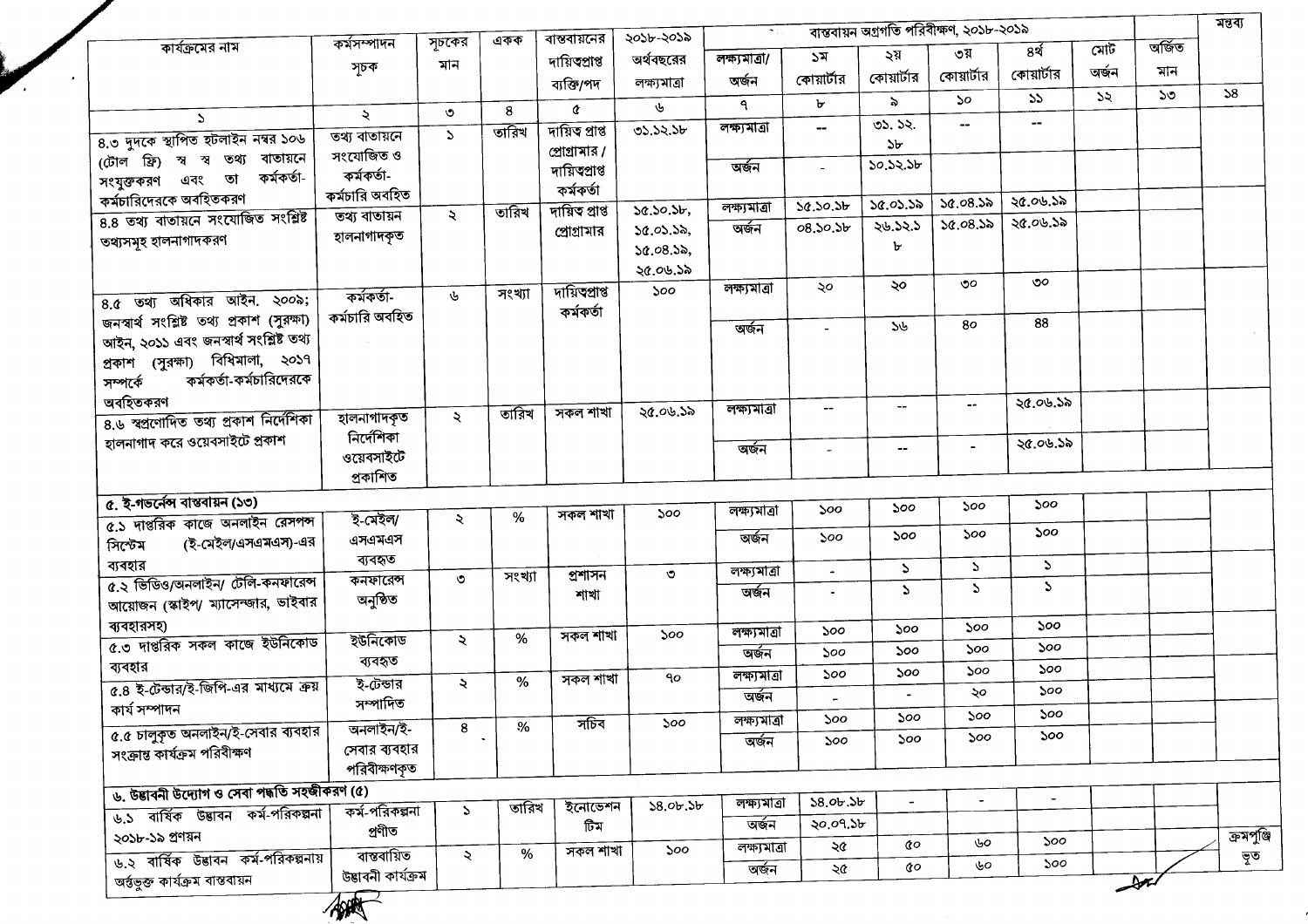| কার্যক্রমের নাম                                                                                                            | কৰ্মসম্পাদন         | সূচকের        | একক    | বাস্তবায়নের    | ২০১৮-২০১৯     |               |                | মন্তব্য    |                       |                  |       |        |            |
|----------------------------------------------------------------------------------------------------------------------------|---------------------|---------------|--------|-----------------|---------------|---------------|----------------|------------|-----------------------|------------------|-------|--------|------------|
|                                                                                                                            | সূচক                | মান           |        | দায়িত্বপ্ৰাপ্ত | অর্থবছরের     | লক্ষ্যমাত্ৰা/ | ১ম             | ২য়        | ৩য়                   | ৪র্থ             | মোট   | অৰ্জিত |            |
|                                                                                                                            |                     |               |        | ব্যক্তি/পদ      | লক্ষ্যমাত্ৰা  | অৰ্জন         | কোয়ার্টার     | কোয়ার্টার | কোয়ার্টার            | কোয়ার্টার       | অৰ্জন | মান    |            |
| $\Delta$                                                                                                                   | $\ddot{\mathbf{z}}$ | $\circ$       | 8      | ¢               | ৬             | ٩             | ৮              | $\lambda$  | $\mathcal{S}^{\circ}$ | 55               | 55    | ১৩     | 58         |
| ৬.৩ চালুকৃত উদ্ভাবন উদ্যোগ/সহজিকৃত                                                                                         | চালুকৃত সেবা        | $\prec$       | $\%$   | ইনোভেশন         | 500           | লক্ষ্যমাত্ৰা  | 500            | 500        | 500                   | ১০০              |       |        |            |
| সেবা পরিবীক্ষণ                                                                                                             | পরিবীক্ষণকৃত        |               |        | টিম             |               |               |                |            |                       |                  |       |        |            |
|                                                                                                                            |                     |               |        |                 |               | অৰ্জন         | ১০০            | 500        | 500                   | ১০০              |       |        |            |
| ৭. স্বচ্ছতা ও জবাবদিহিতা শক্তিশালীকরণ (১৬)                                                                                 |                     |               |        |                 |               |               |                |            |                       |                  |       |        |            |
| $9.5$ পিপিএ ২০০৬-এর ধারা ১১(২) ও                                                                                           | ক্রয়-পরিকল্পনা     | $\circ$       | তারিখ  | সকল শাখা        | 02.50.5b      | লক্ষ্যমাত্ৰা  |                | 02.50.     |                       |                  |       |        |            |
| পিপিআর ২০০৮-এর বিধি ১৬(৬)                                                                                                  | প্ৰণীত              |               |        |                 |               |               |                | ১৮         |                       |                  |       |        |            |
| ক্রয়-পরিকল্পনা ২০১৮-১৯<br>অনুযায়ী                                                                                        |                     |               |        |                 |               | অৰ্জন         | ২৭.০৮.১৮       |            |                       |                  |       |        |            |
| প্ৰণয়ন                                                                                                                    |                     |               |        |                 |               |               |                |            |                       |                  |       |        |            |
| ৭.২ স্ব স্ব ওয়েবসাইটের অভিযোগ                                                                                             | ওয়েবসাইটে          | $\mathcal{L}$ | তারিখ  | সকল শাখা        | অৰ্ধবাৰ্ষিক   | লক্ষ্যমাত্ৰা  | $\blacksquare$ | 05.05.52   | $\tilde{\phantom{a}}$ | ২৫.০৬.১৯         |       |        |            |
| প্রতিকার ব্যবস্থা (GRS) সেবাবক্স                                                                                           | হালনাগাদকৃত         |               |        |                 |               | অৰ্জন         |                | 28.52.5    |                       | ২৫.০৬.১৯         |       |        |            |
| হালনাগাদকরণ                                                                                                                |                     |               |        |                 |               |               |                | Ъ          |                       |                  |       |        |            |
| ৭.৩ সংস্থার সেবা প্রদান প্রতিশ্রুতি                                                                                        | বান্তবায়ন          | 8             | %      | এনআইএস          | ১০০           | লক্ষ্যমাত্ৰা  | ১০০            | ১০০        | 500                   | 500              |       |        |            |
| (সিটিজেন চার্টার) এবং আওতাধীন                                                                                              | অগ্ৰগতি             |               |        | কমিটি           |               |               |                |            |                       |                  |       |        |            |
| কার্যালয় সমূহের সেবা প্রদান প্রতিশ্রুতি                                                                                   | পরিবীক্ষণকৃত        |               |        |                 |               | অৰ্জন         | ১০০            | ১০০        | 500                   | ১০০              |       |        |            |
| বান্তবায়ন অগ্ৰগতি পরিবীক্ষণ                                                                                               |                     |               |        |                 |               |               |                |            |                       |                  |       |        |            |
| কার্যালয়ের<br>সংস্থার<br>প্ৰধান<br>9.8                                                                                    | পরিদর্শন            | ২             | সংখ্যা | সকল শাখা        | ১২            | লক্ষ্যমাত্ৰা  | $\circ$        | $\circ$    | ৩                     | $\circ$          |       |        |            |
| শাখা/অধিশাখা<br>আওতাধীন<br>এবং                                                                                             | সম্পন্ন             |               |        |                 |               | অৰ্জন         |                |            |                       |                  |       |        |            |
| কাৰ্যালয় সমূহ পরিদর্শন                                                                                                    |                     |               |        |                 |               |               | $\circ$        | $\circ$    | ৩                     | ৩                |       |        |            |
| $9.6$ সচিবালয় নির্দেশমালা ২০১৪                                                                                            | নথি শ্ৰেণি          | 8             | %      | সকল শাখা        | 500           | লক্ষ্যমাত্ৰা  | ২৫             | άo         | ዓ $\pmb{\alpha}$      | 500              |       |        | ক্ৰমপুঞ্জি |
| অনুযায়ী নথির শ্রেণি বিন্যাসকরণ                                                                                            | বিন্যাসকৃত          |               |        |                 |               |               |                |            |                       |                  |       |        | ভূত        |
|                                                                                                                            |                     |               |        |                 |               | অৰ্জন         | ২৫             | đο         | ዓ $\pmb{\alpha}$      | 500              |       |        |            |
| ৭.৬ গণশুনানী আয়োজন                                                                                                        | আয়োজিত             | ₹             | সংখ্যা | প্ৰশাসন         | $\mathcal{L}$ | লক্ষ্যমাত্ৰা  |                |            |                       | $\mathcal{L}$    |       |        |            |
|                                                                                                                            | গণশুনানী            |               |        | শাখা            |               | অৰ্জন         |                |            |                       | $\sum_{i=1}^{n}$ |       |        |            |
| ৮. সংস্থার শুদ্ধাচার সংশ্লিষ্ট অন্যান্য কার্যক্রম (৬) (নির্দেশিকায় সংযোজিত তালিকা থেকে ৩টি কার্যক্রম নির্বাচন করা হয়েছে) |                     |               |        |                 |               |               |                |            |                       |                  |       |        |            |
| ৮.১ সংস্থার সেবামূল্য/ফিস গ্রহণের রশিদের মাধ্যমে                                                                           |                     | $\lambda$     | %      | অৰ্থ ও          | 500           | লক্ষ্যমাত্ৰা  | 500            | ১০০        | 500                   | ১০০              |       |        |            |
| ক্ষেত্রে গৃহীত অর্থের রশিদ প্রদান                                                                                          | সেবামূল্য গৃহীত     |               |        | হিসাব শাখা      |               | অৰ্জন         | ১০০            | ১০০        | ১০০                   | ১০০              |       |        |            |
| নিশ্চিতকরণ                                                                                                                 |                     |               |        |                 |               |               |                |            |                       |                  |       |        |            |
|                                                                                                                            |                     |               |        |                 |               |               |                |            |                       |                  |       |        |            |
| ৮.২ নৈতিকতা সম্পৰ্কিত পোস্টার/                                                                                             | প্ৰস্তুত/বিলিকৃত    | ₹             | সংখ্যা | প্ৰশাসন         | coo           | লক্ষ্যমাত্ৰা  | $\sim$ $\sim$  | ১০০        | ২০০                   | ২০০              |       |        |            |
| লিফলেট/ভাজ তৈরির ও বিলির ব্যবস্হা                                                                                          | পোস্টার/            |               |        | শাখা            |               |               |                |            |                       |                  |       |        |            |
| গ্ৰহণ                                                                                                                      | লিফলেট/ভাজ          |               |        |                 |               | অৰ্জন         | $-$            | ১০০        | ২০০                   | ২০০              |       |        |            |
| ৮.৩ কর্মকর্তা-কর্মচারি বদলীকালে                                                                                            | প্ৰমিত নীতি         | $\mathcal{L}$ | %      | সংস্থাপন        | ৬০            | লক্ষ্যমাত্ৰা  | 500            | ১০০        | ১০০                   | ১০০              |       |        |            |
| প্ৰমিত নিয়ম-নীতি অনুসরণ                                                                                                   | অনুসৃত              |               |        | শাখা            |               | অৰ্জন         | ১০০            | ১০০        | 500                   | 500              |       |        |            |
|                                                                                                                            |                     |               |        |                 |               |               |                |            |                       |                  |       |        |            |
|                                                                                                                            |                     |               |        |                 |               |               |                |            |                       |                  |       |        |            |
|                                                                                                                            |                     |               |        |                 |               |               |                |            |                       |                  |       |        |            |
|                                                                                                                            |                     |               |        |                 |               |               |                |            |                       |                  |       |        |            |
|                                                                                                                            |                     |               |        |                 |               |               |                |            |                       |                  |       |        |            |

 $\sim$